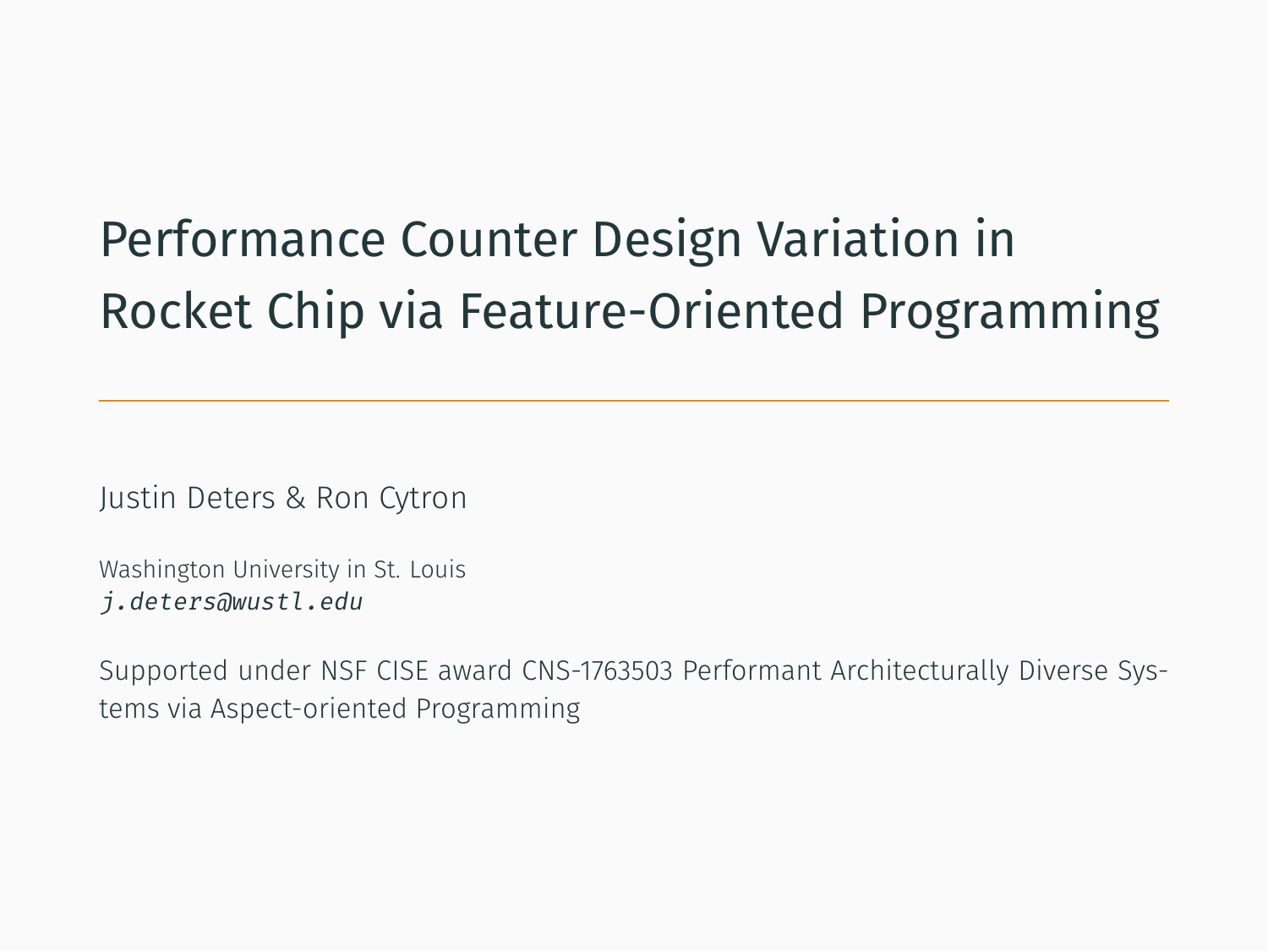## Features in RISC-V

- RISC-V implementations need to be adaptable to be successful.
	- Not all features are needed all the time.
	- Sometimes we seek to augment features.
- We demonstrate this using Rocket Chip's performance counters.

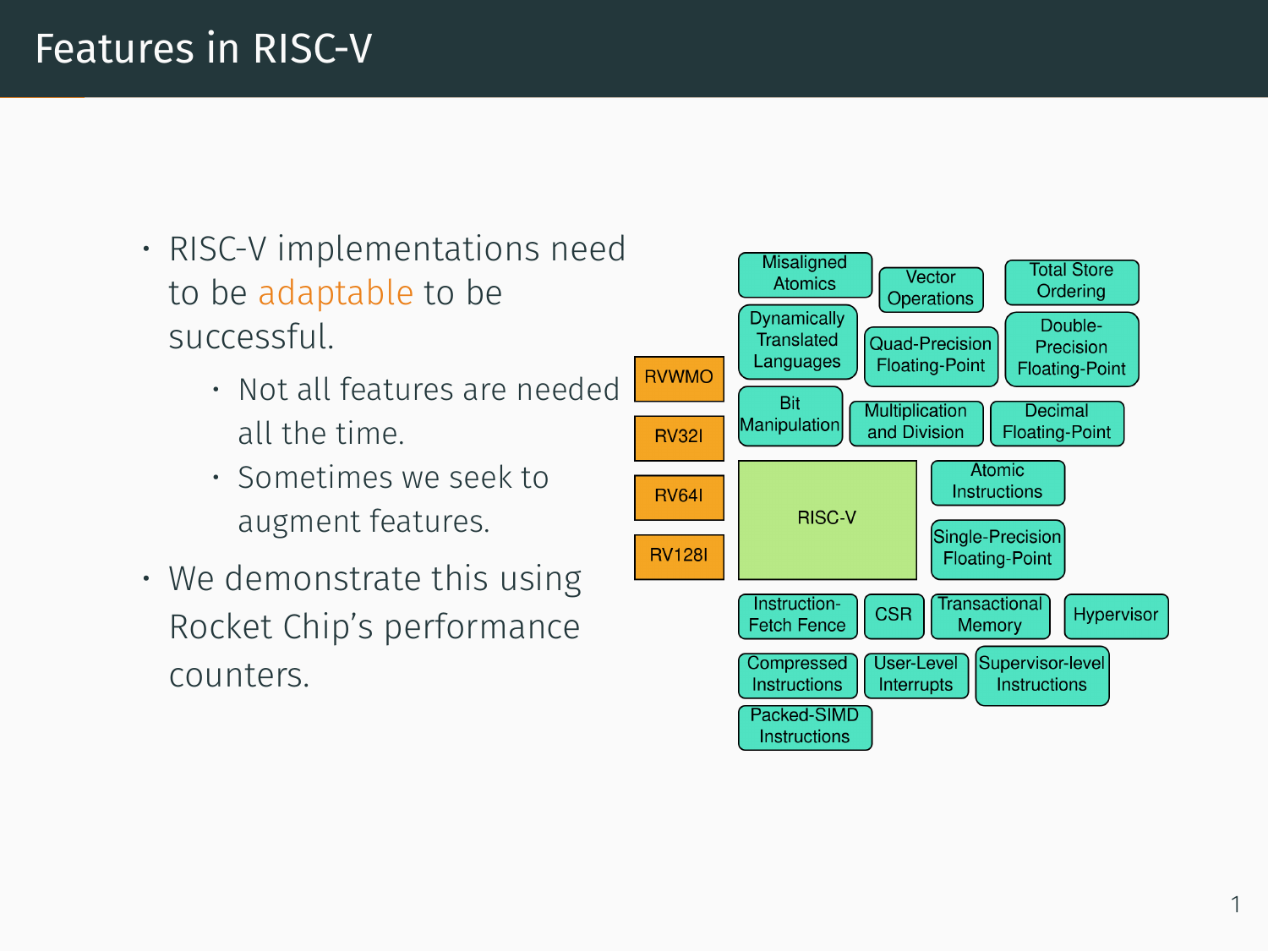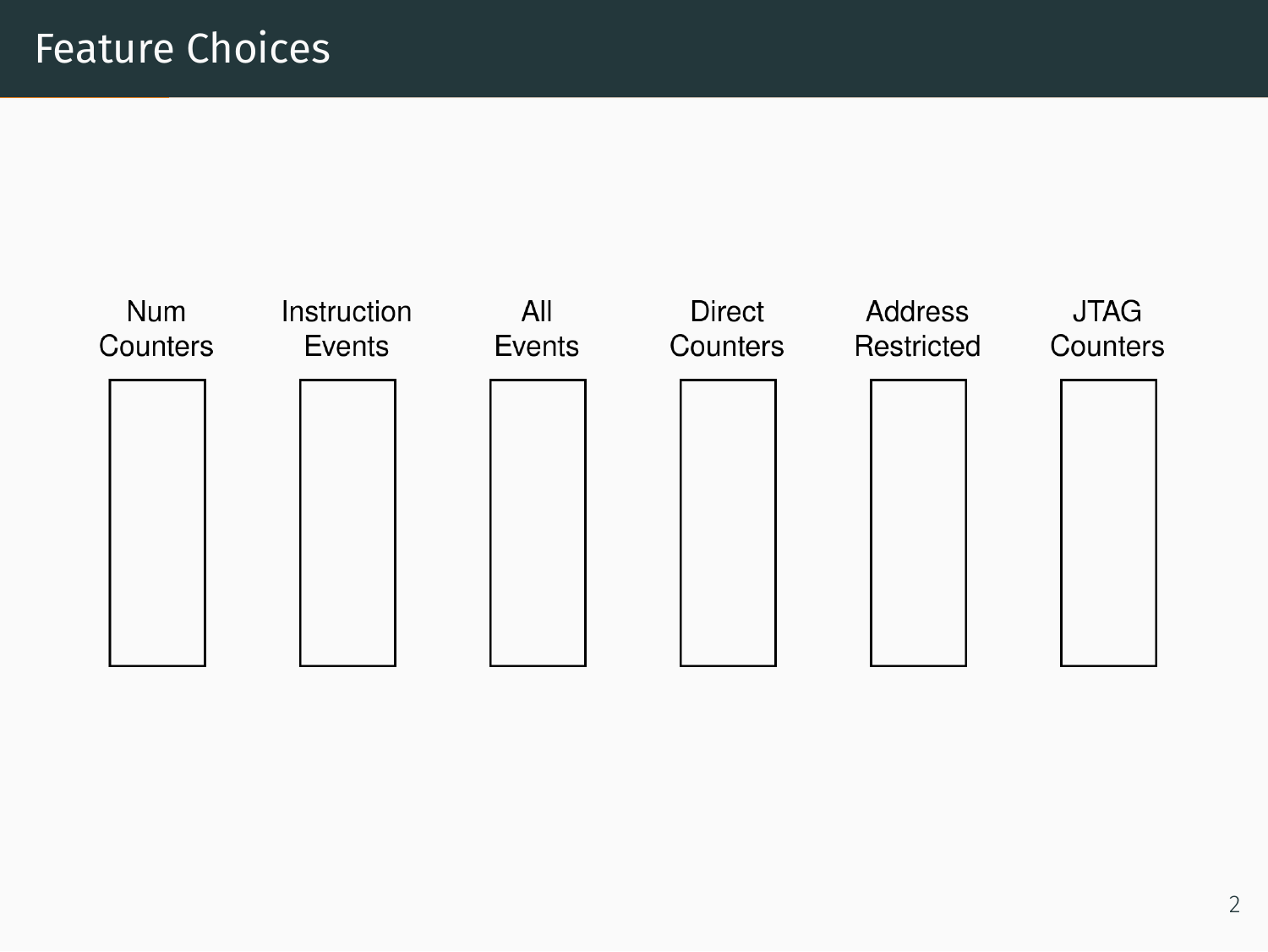## Standard Rocket Chip

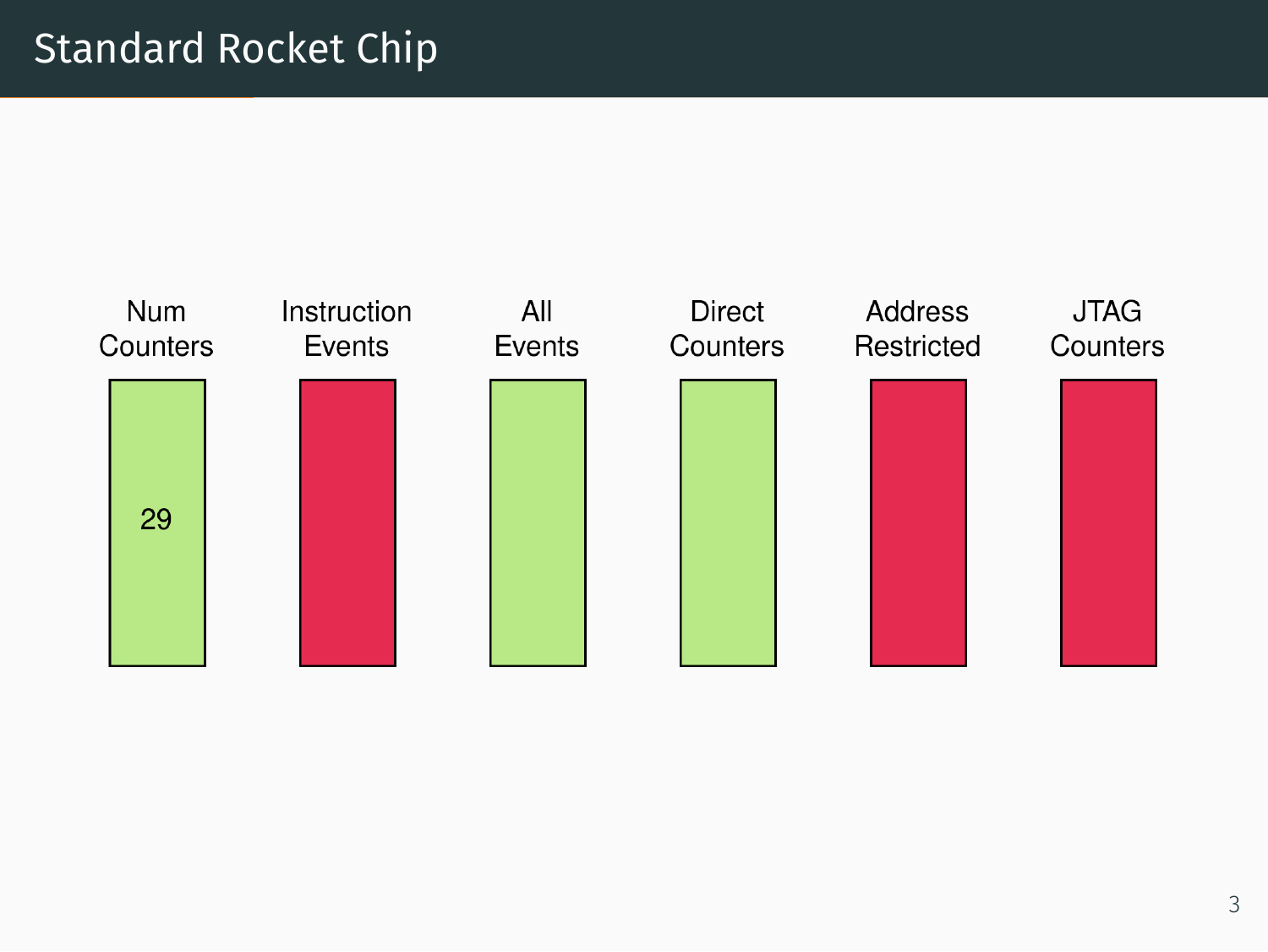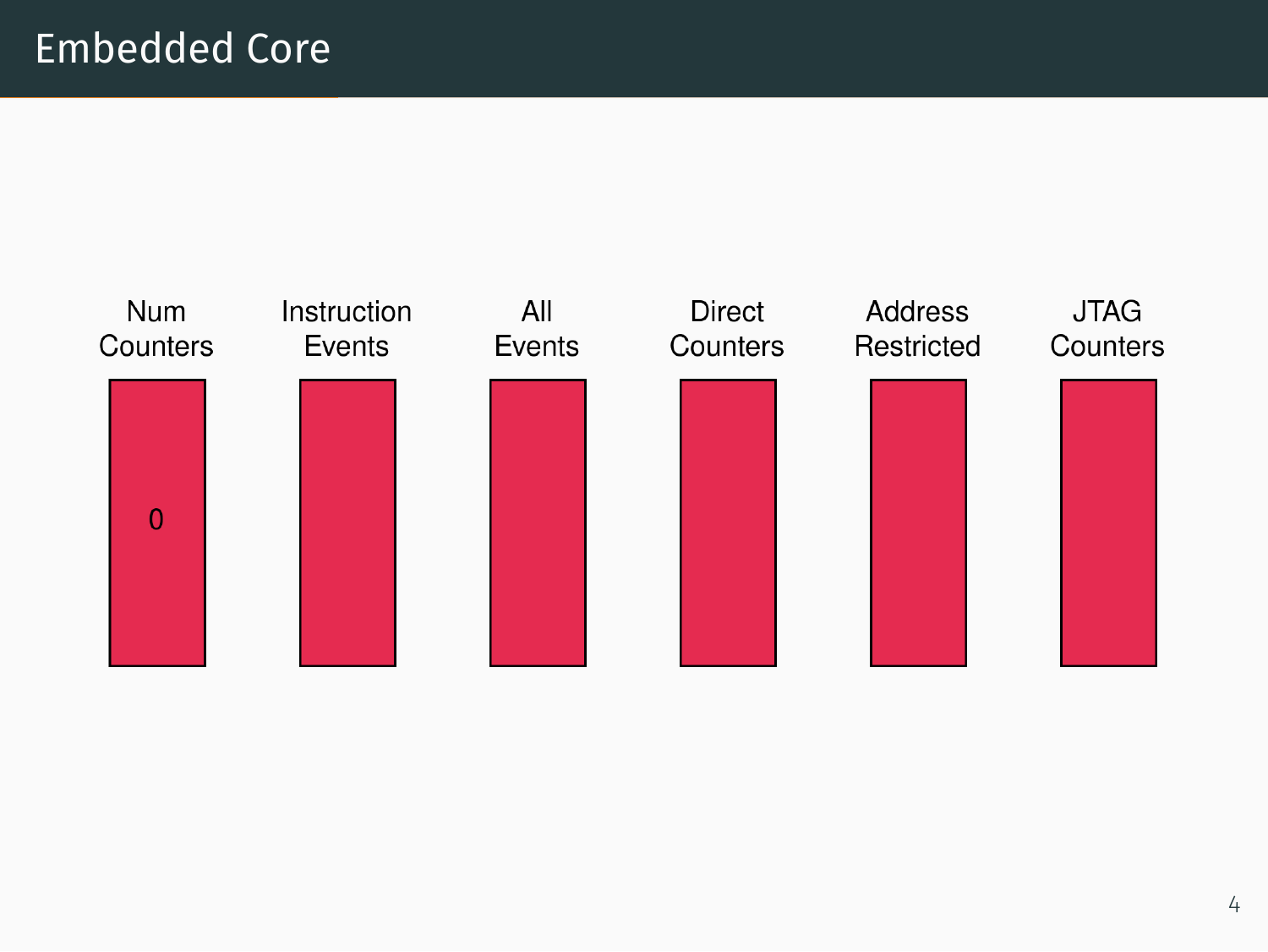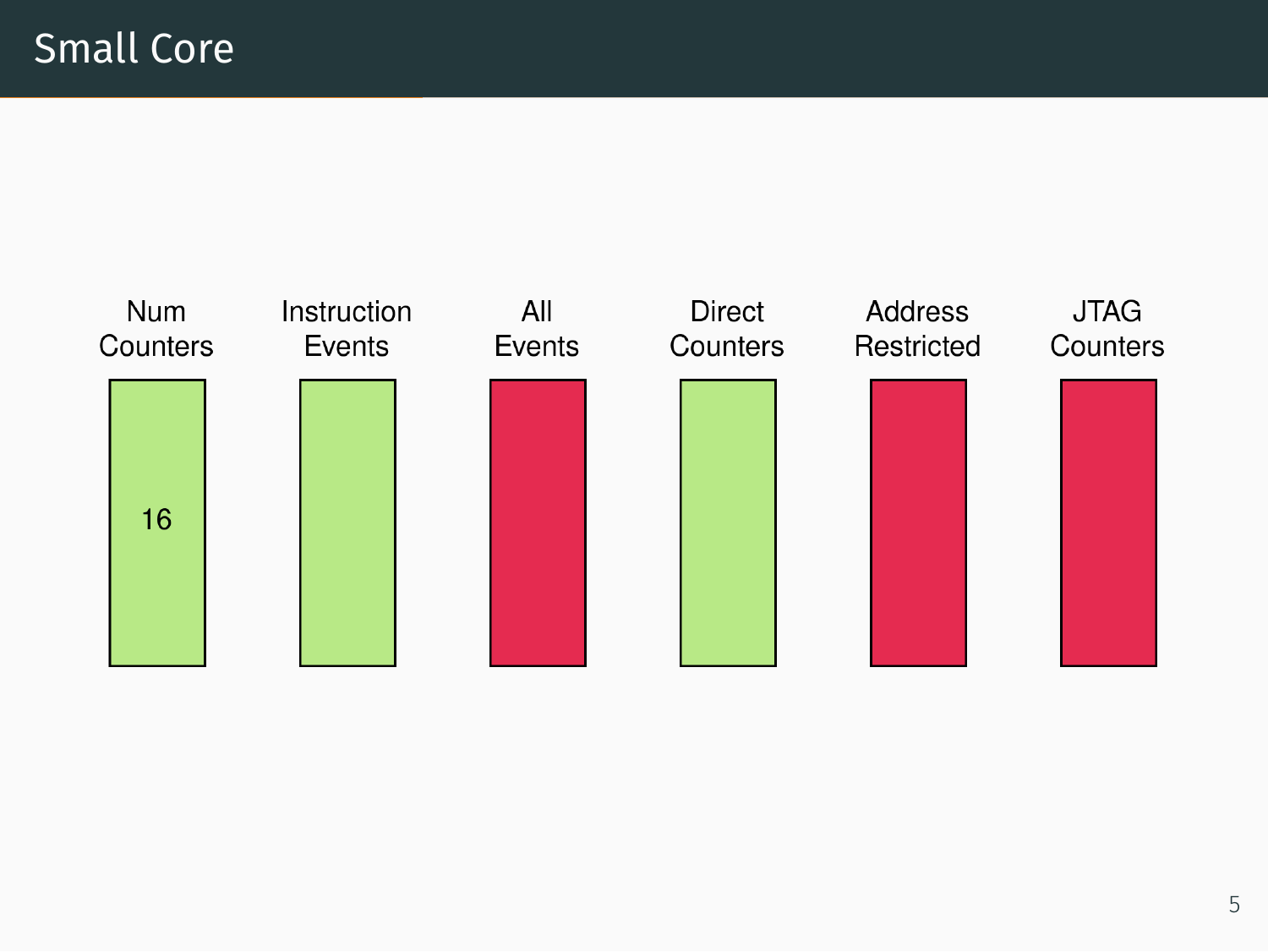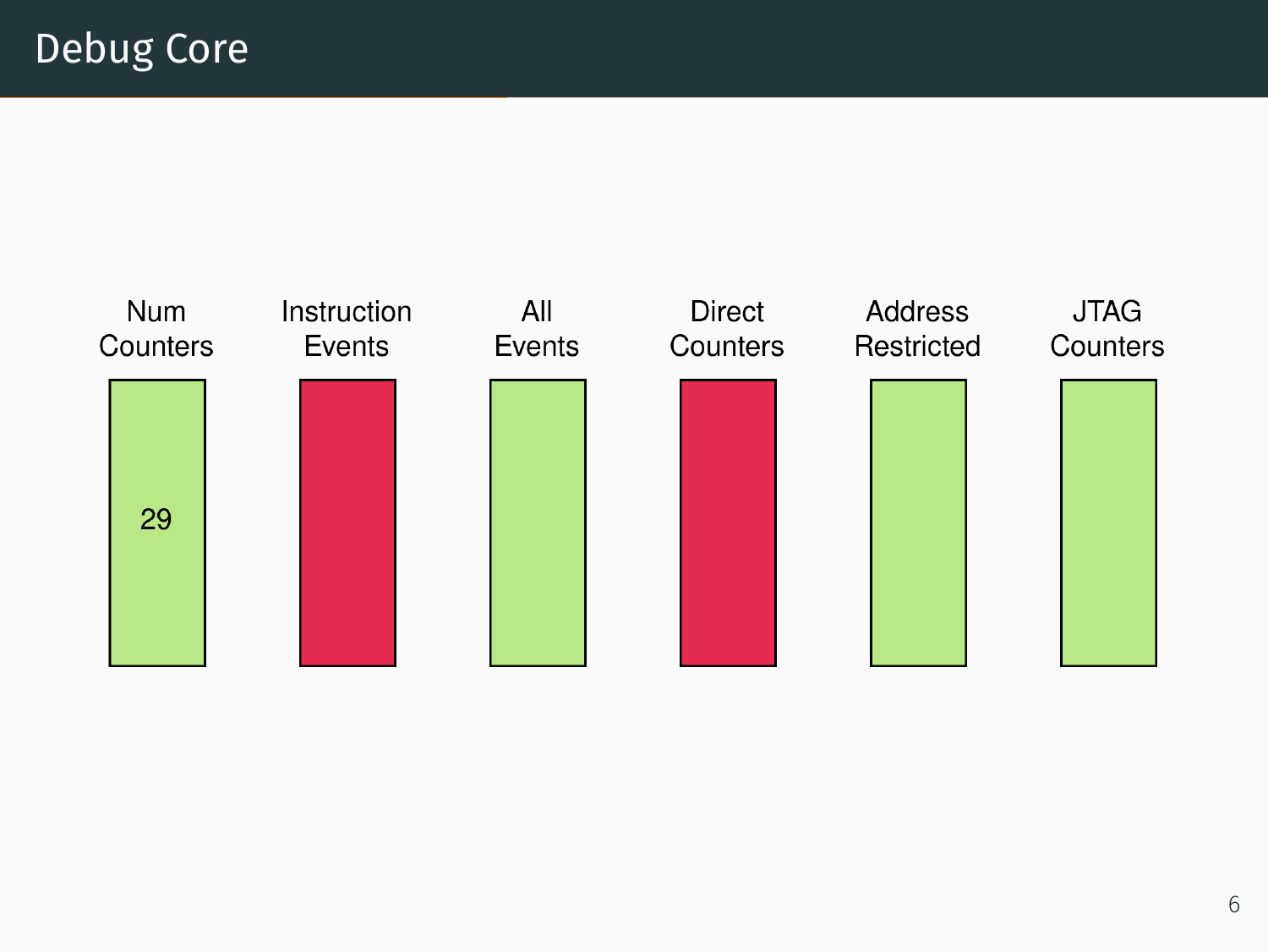• How do we mix these features together? What happens when we do this?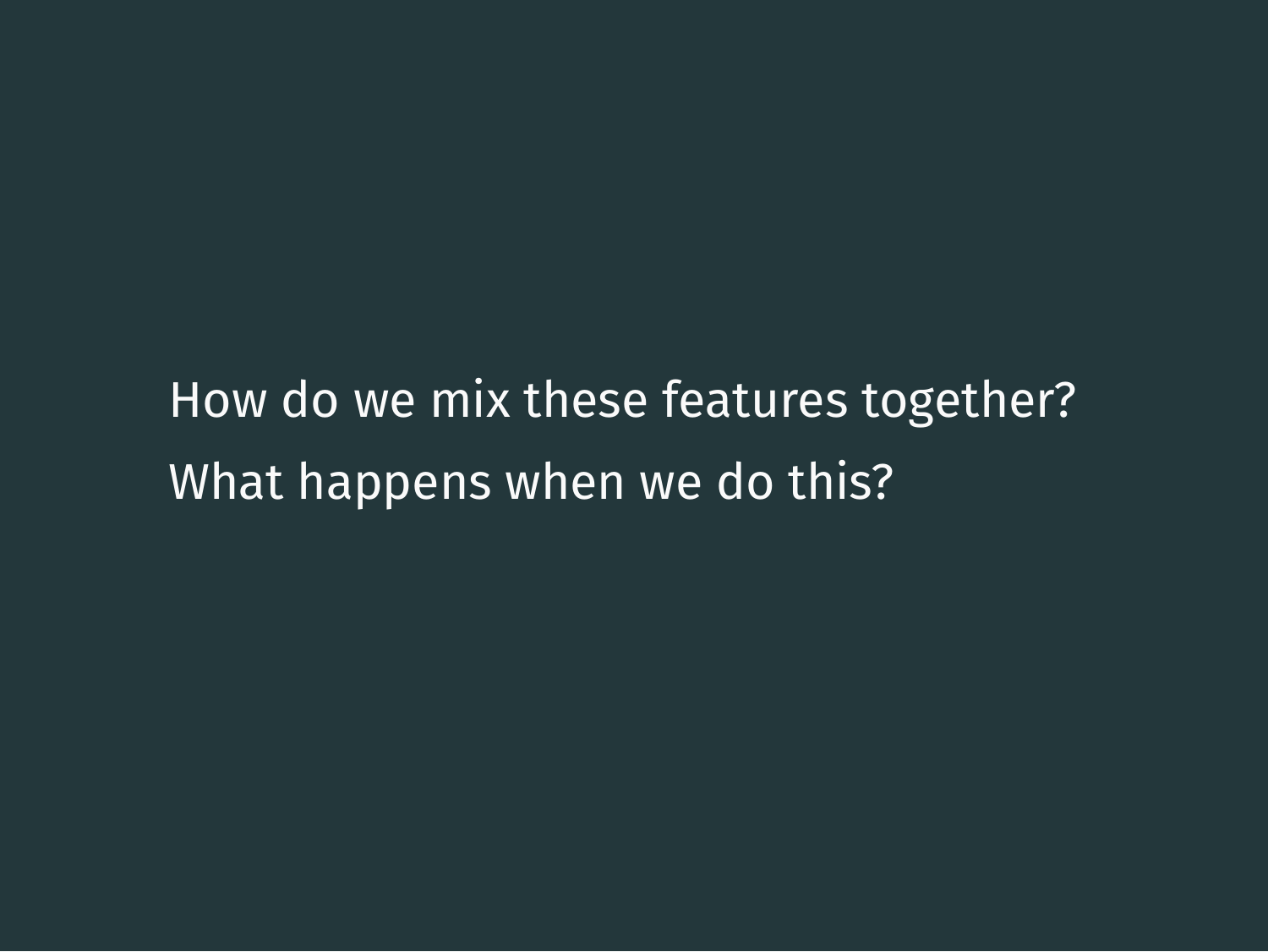## Current Monolithic Design

- The naive approach includes all features in *If-Then-Else* blocks.
- Including all features quickly becomes unmanageable.
- *Monolithic* design obscures where the system starts and ends.



• Hard coding and entangling features complicates maintenance and extension.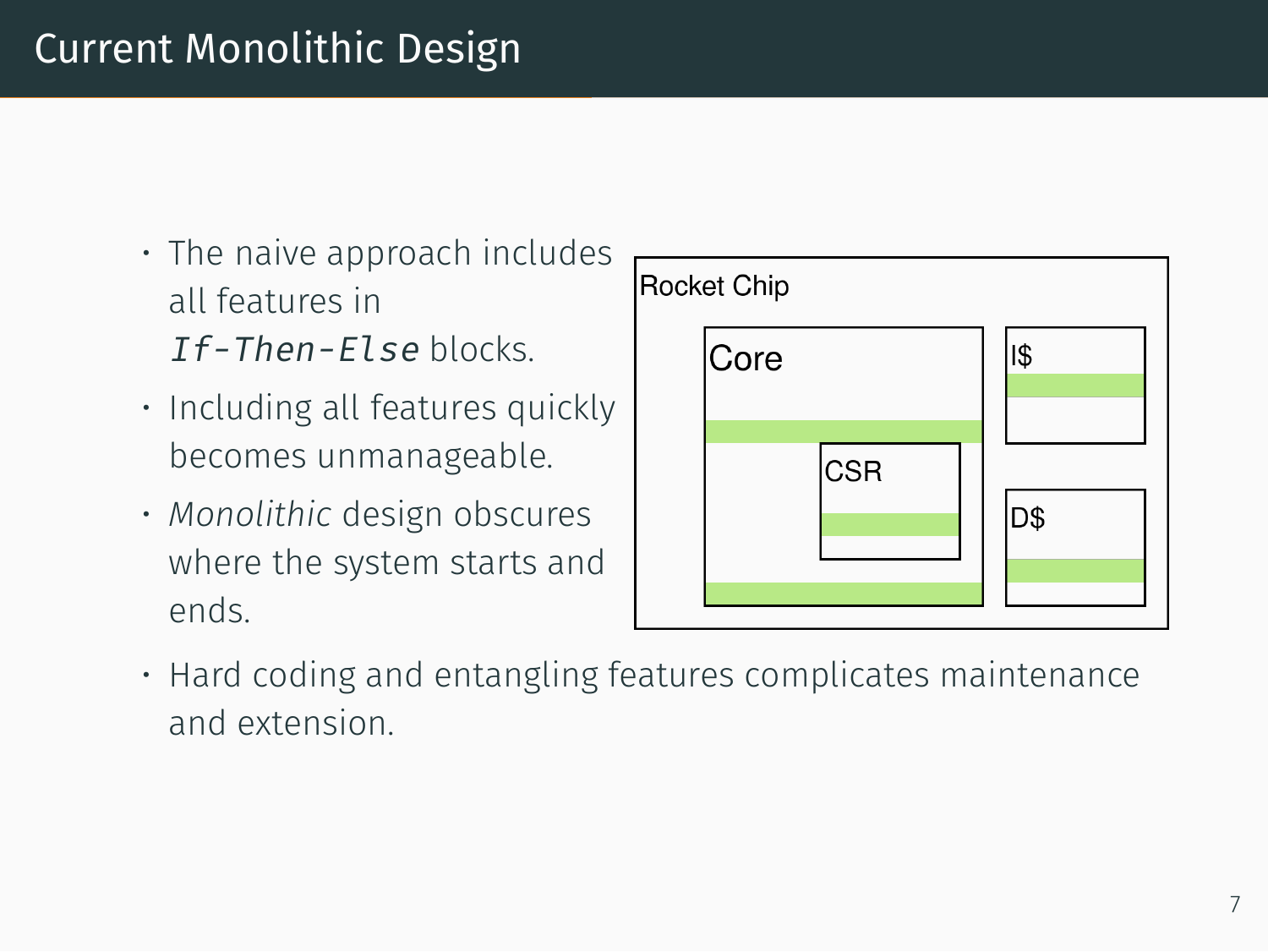Instead deconstructing a monolithic version, why not construct a version with only the features we need?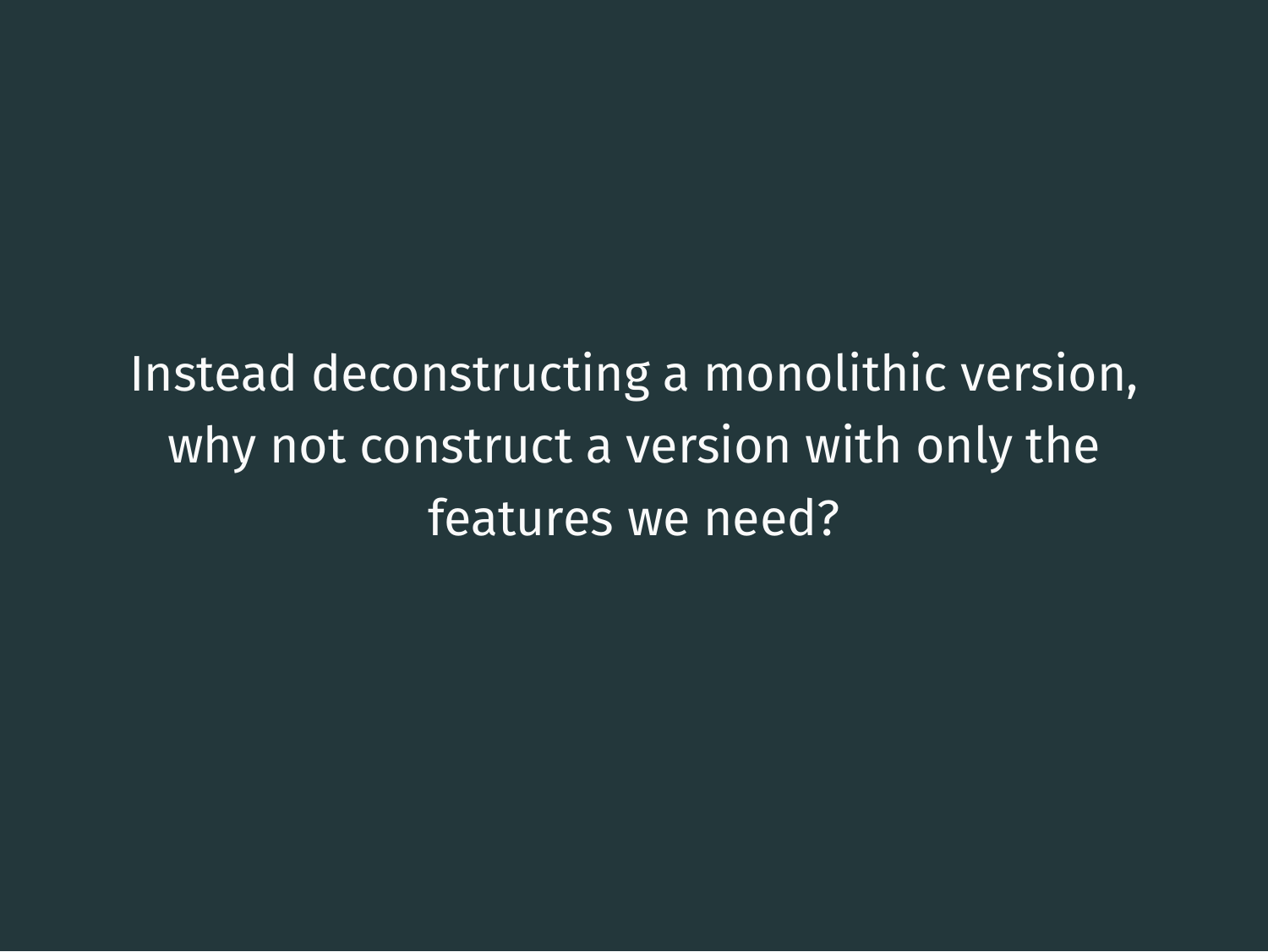# Feature-Oriented Programming

- We follow a feature-oriented approach to introduce features and their variations into a core implementation.
	- Obtain a foot print with only the features we need.
	- Structure the code to accommodate future variations easily.



- Instead of including everything, break the performance counter system into user selectable feature units.
- Use *aspect-oriented programming* to apply selected features.
	- Aspects capture what and where code should be added.
	- Conditionally apply aspects to "weave" desired features.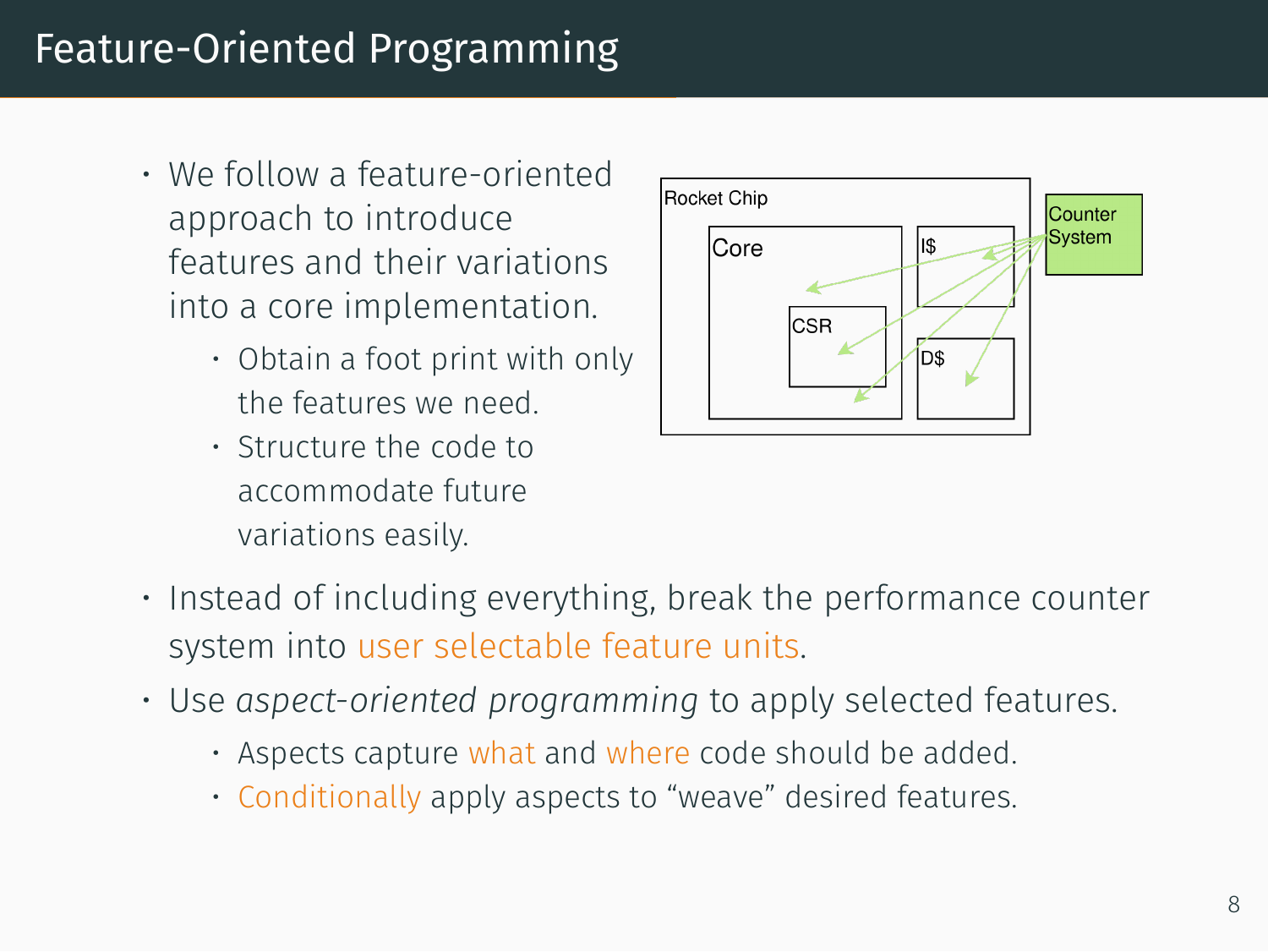# Contribution: Feature Application using Scala Trees (Faust)

- We modify the Scala abstract syntax trees with feature information.
- $\cdot$  Faust can modify any part of the generator.
- We hook directly into the type system of Scala/Chisel.
- Faust packages features into aspects.

```
trait CSRHardware
      def buildDecode () : Unit
      def buildMappings () : Unit
 \sqrt{4}5
    class CSRFile () with CSRHardware {
7
      8 buildMappings ( )
\alpha10 buildDecode ( )
11
12 def buildMappings () = {<br>13 1/\text{maning code}//mapping code
1/415
16 def buildDecode () = {
17 //decode code
18 }
19 }
20
21 abstract class PerfCounters ()
22 extends CSRHardware {
23
24 def build Mappings () = {
25 //mapping code
2627
28 def buildDecode () = {
29 //decode code
30 }
31 }
```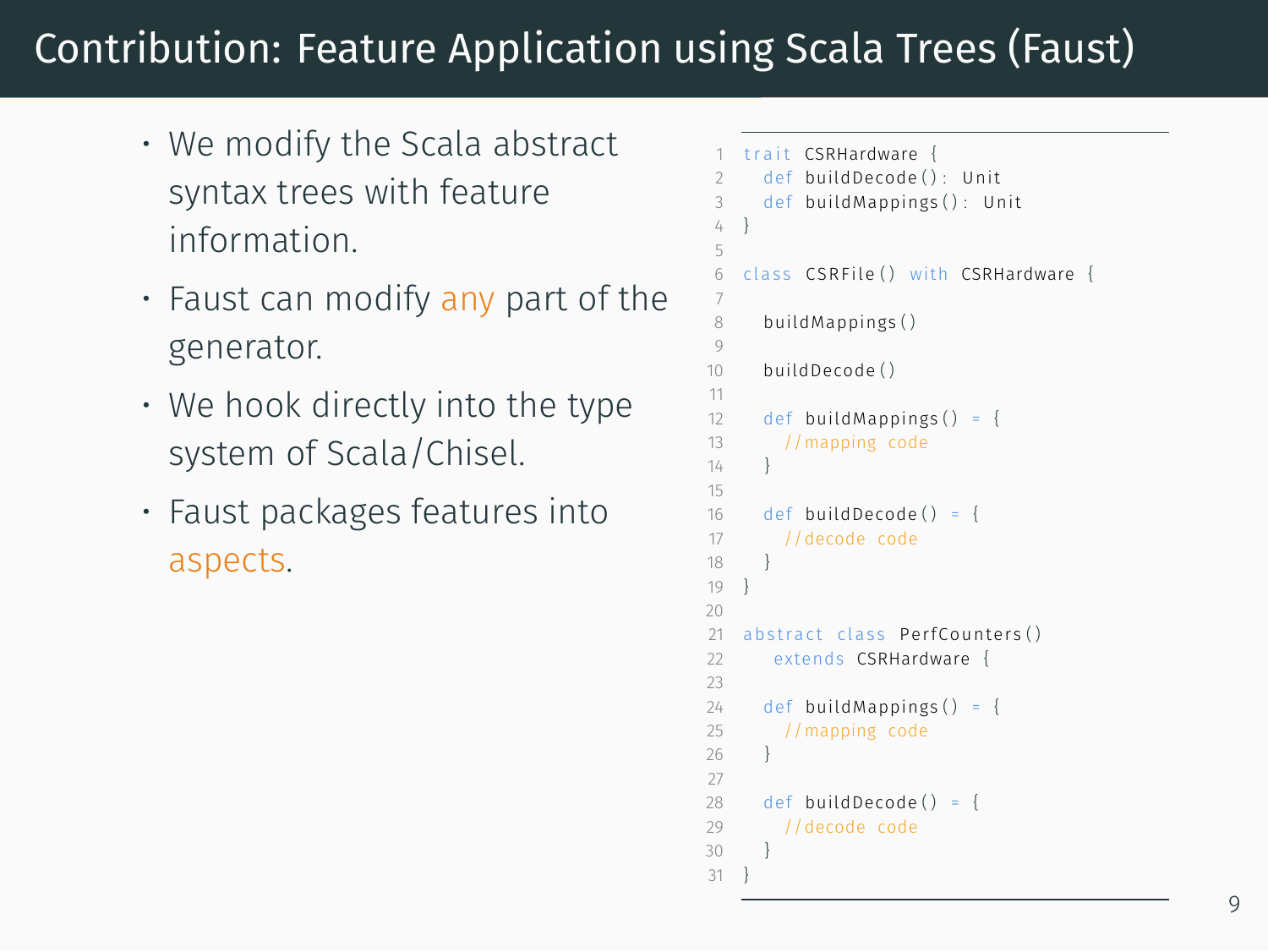### Feature DSL

- Faust borrows syntax from aspect languages.
- Users just need to extend the *Feature* class.

#### Example

3

5

- <sup>1</sup> *class CounterSystemFeature (numCounters: Int) extends Feature {*
- <sup>2</sup> *before (q"buildMappings()") insert (q"val numRealCounters = \$numCounters") in (q"class CSRFile") register*
- <sup>4</sup> *after(q"buildMappings()") insert q"performanceCounters. buildMappings()" in (q"class CSRFile") register*
- <sup>6</sup> *before (q"buildDecode()") insert (q"performanceCounters. buildDecode()") in (q"class CSRFile") register* <sup>7</sup> *}*
	- Easily package features and add them to Faust.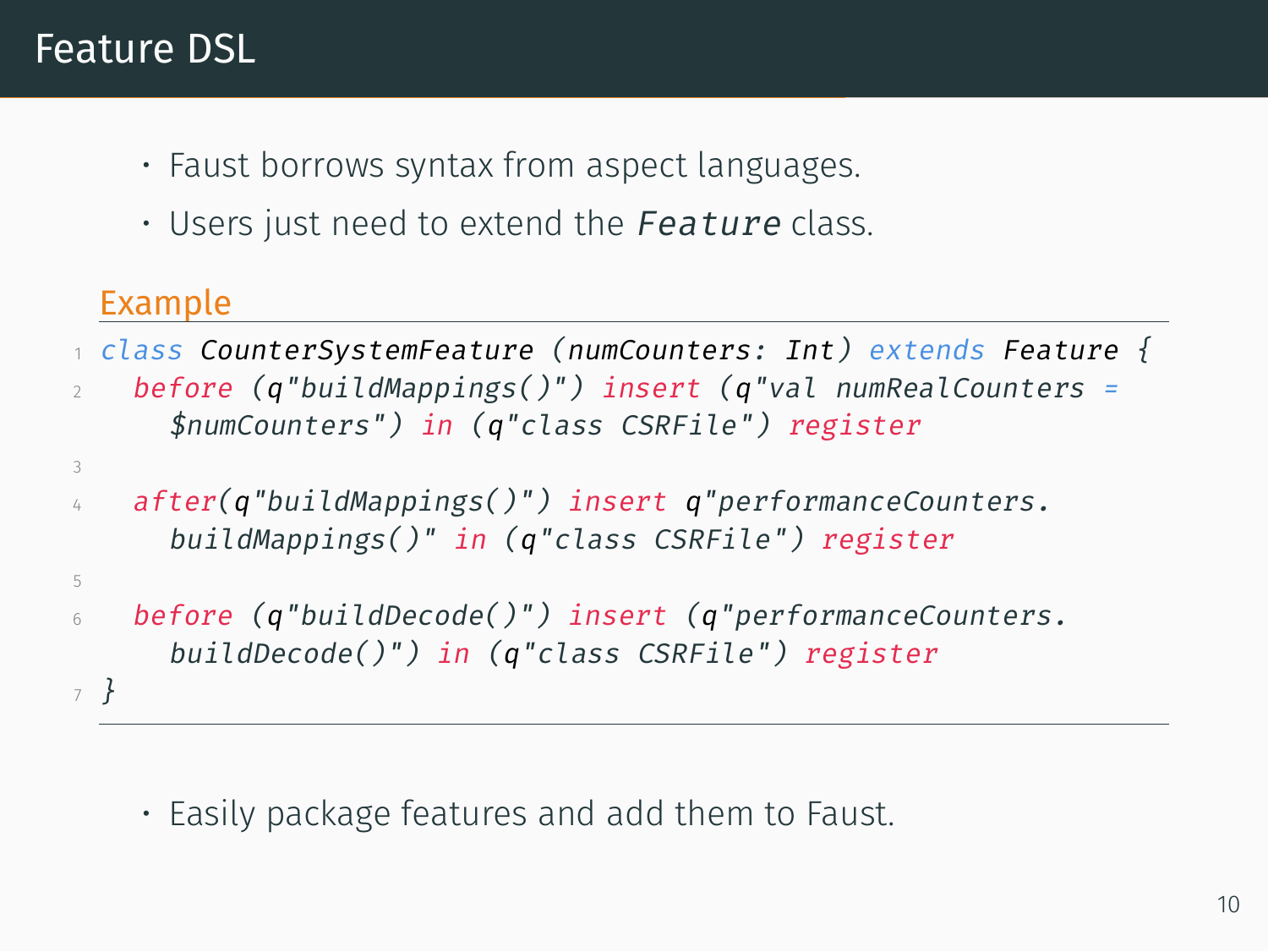#### Dependency Management

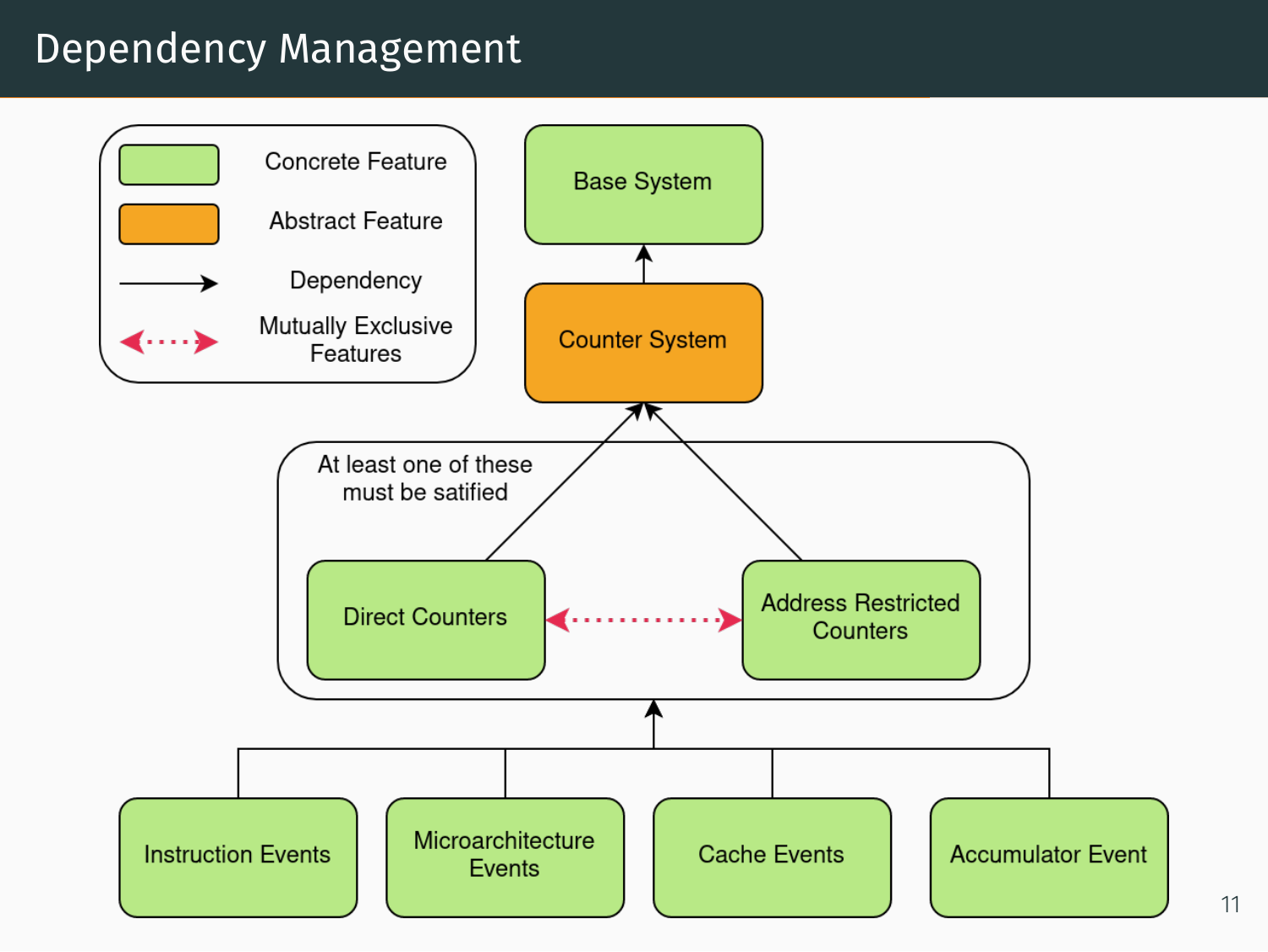## When are events counted?

#### Direct Counters

- The standard way Rocket Chip collects event information.
- All events are counted at all times if configured.



#### Address Restricted Counters

- Events are only counted when the PC is within a specific address range.
- Feature users can customize the address range.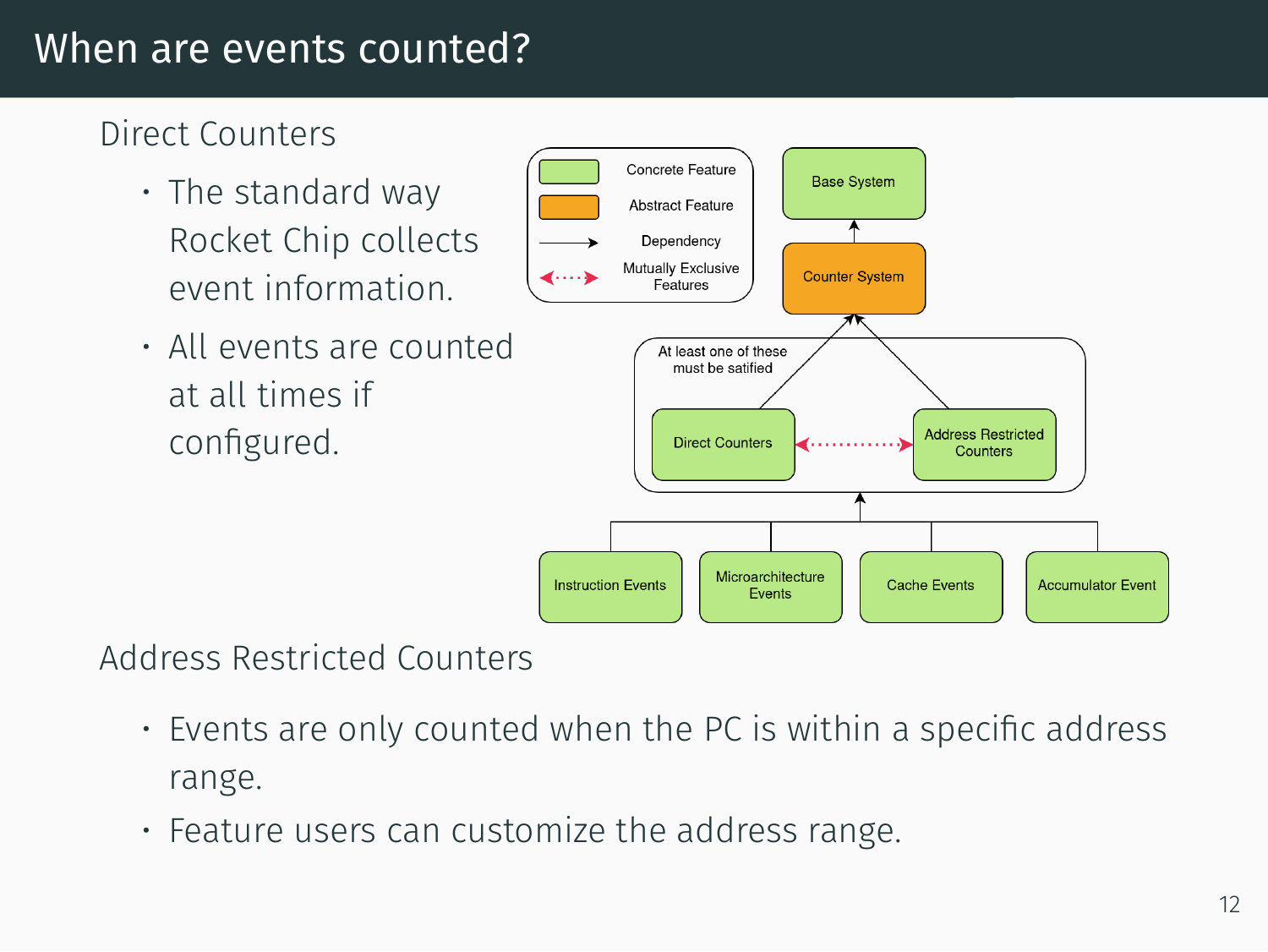## Which events are counted?

Instruction, Microarchitectureal, & Cache Events

- These are the events provided by Rocket Chip.
- These groupings are arbitrary and could easily be more atomized.



Accumulator Event

- Simple event from the Accumulator RoCC accelerator.
- Any accelerator could be adapted to provide event information.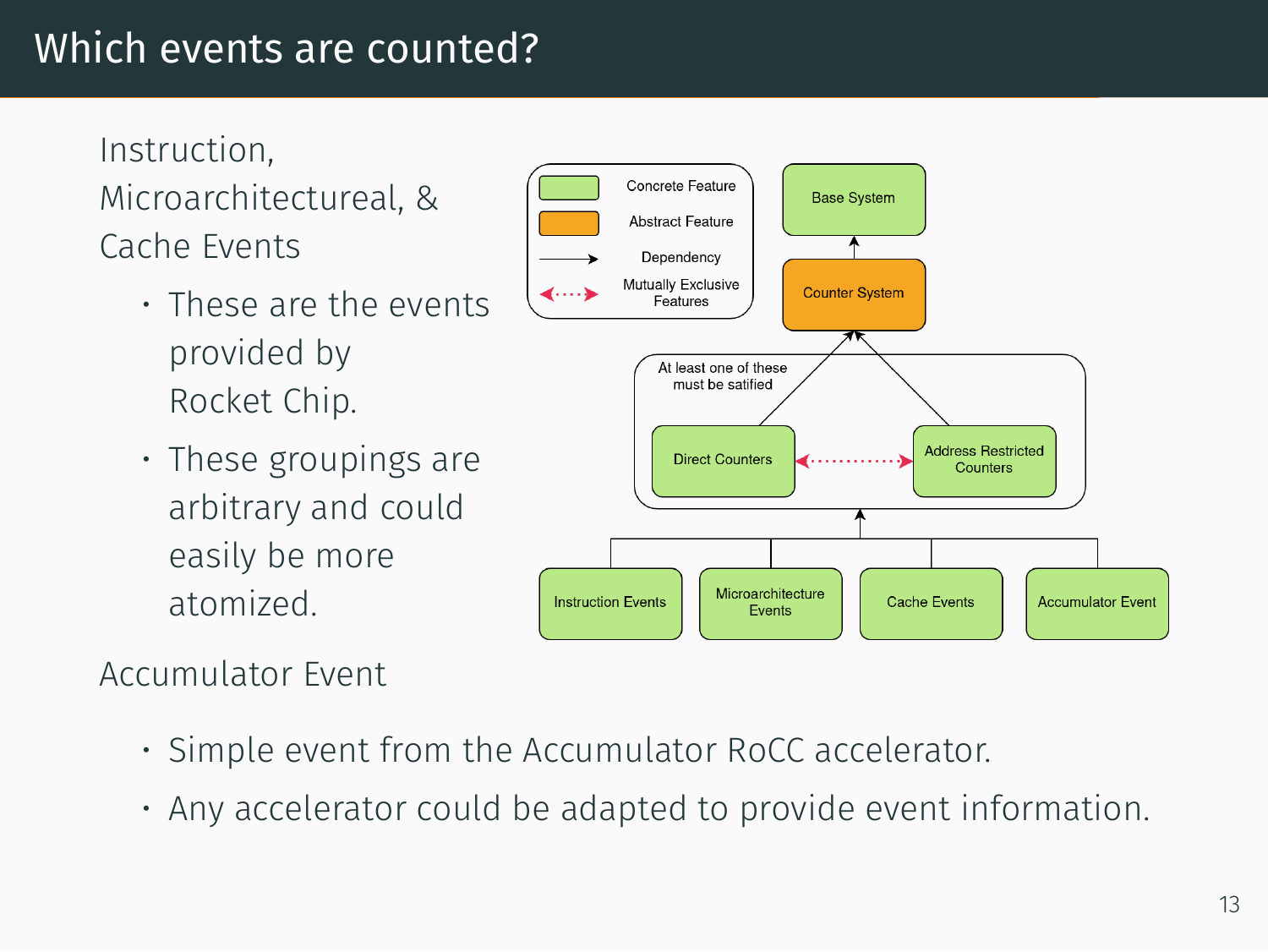## Endpoint Design Variations



- The base implementation has 24056 LUTs.
- Only pay for features that we actually want.
- Easily compare different design endpoints.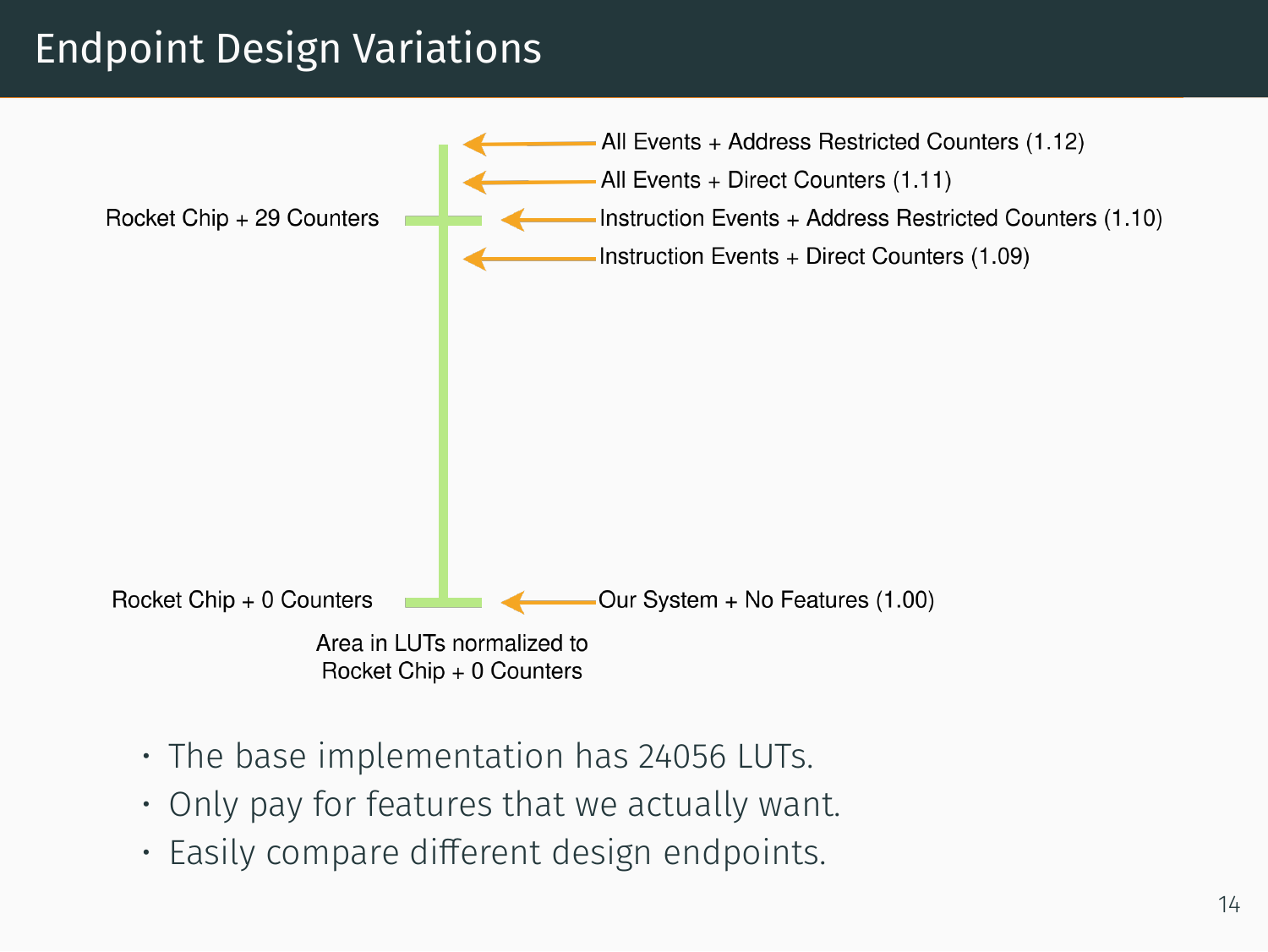• Our feature oriented design can save space! • Monolithic implementations leave space savings on the table and are tedious to start with.